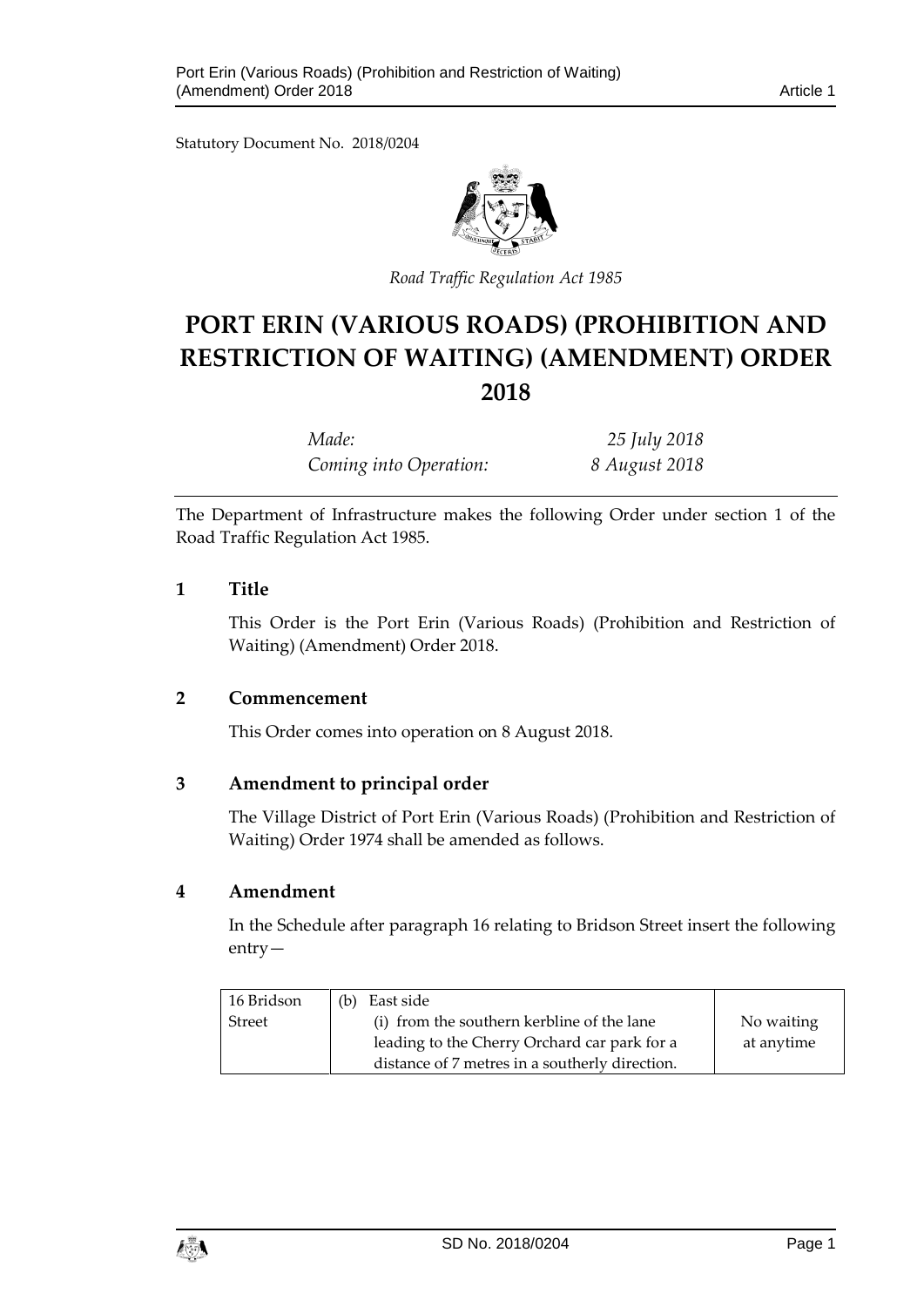Signed by authority of the Minister for Infrastructure

**MADE 25 JULY 2018**

#### **TIM COWIN**

*Highway Services*